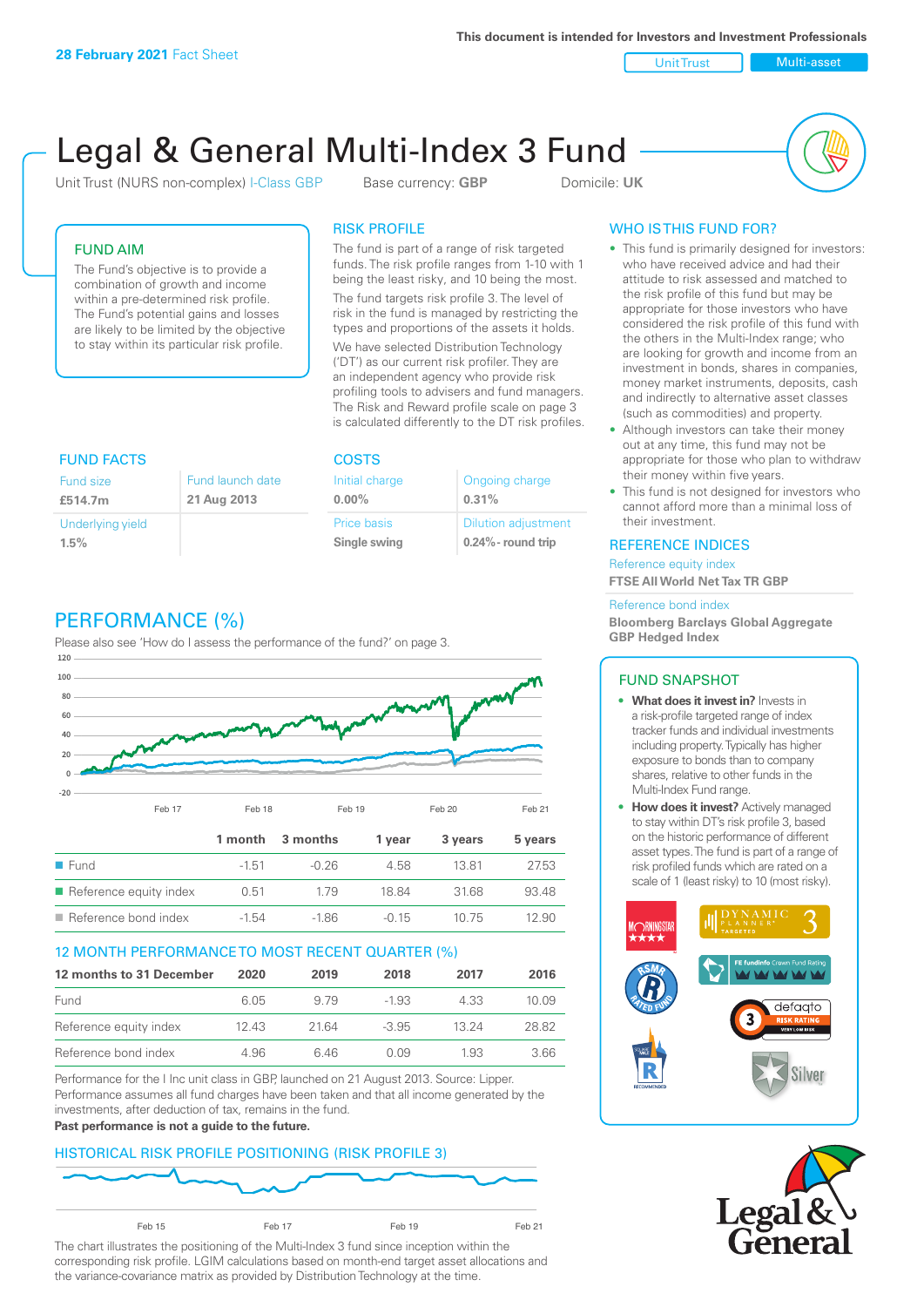# Legal & General Multi-Index 3 Fund

Unit Trust (NURS non-complex) I-Class GBP

# PORTFOLIO BREAKDOWN

All data source LGIM unless otherwise stated. Totals may not sum due to rounding.





#### FUND MANAGERS

The fund managers have responsibility for managing the multi-index fund range. They are part of the Multi-Asset Funds (MAF) team in LGIM. This team focuses on designing and managing multi-asset funds that are tailored to match the specific objectives of various client types. The team sits within a wider Asset Allocation team which combines both depth of experience with a broad range of expertise from different fields, including fund management, investment consulting and risk management roles.

# TOP 10 HOLDINGS (%)

| L&G Sterling Corporate Bond Index Fund                 | 12.0 |
|--------------------------------------------------------|------|
| Cash                                                   | 10.8 |
| L&G Global Inflation Linked Bond Index Fund            | 9.0  |
| <b>LGIM Global Corporate Bond Fund</b>                 | 7.0  |
| L&G All Stocks Gilt Index Trust                        | 7.0  |
| L&G US Index Trust                                     | 5.8  |
| <b>L&amp;G UK Index Trust</b>                          | 4.0  |
| L&G Japan Index Trust                                  | 3.5  |
| L&G High Income Trust                                  | 3.5  |
| L&G Emerging Markets Government Bond (US\$) Index Fund | 2.5  |